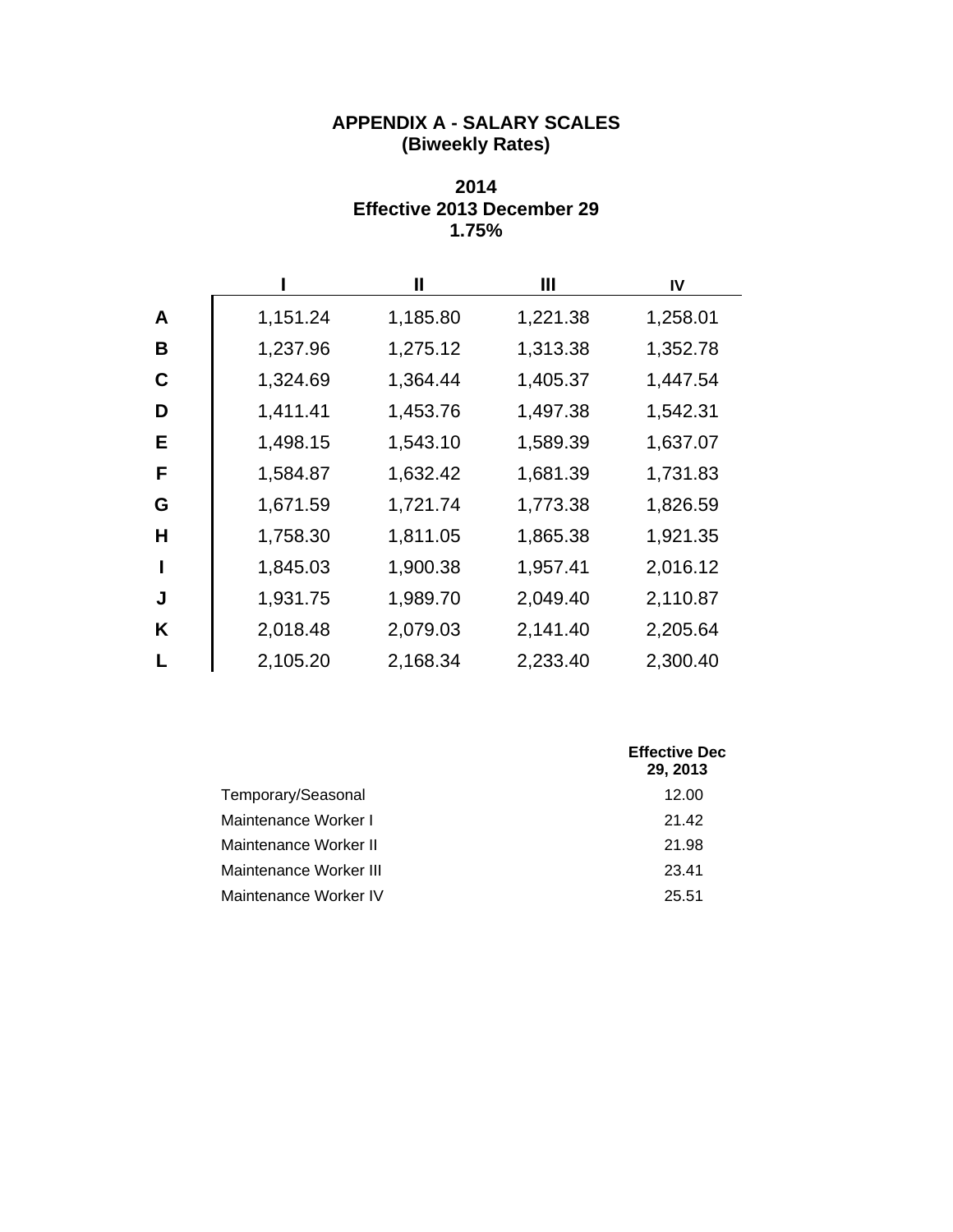|   |          | Ш        | Ш        | IV       |
|---|----------|----------|----------|----------|
| A | 1,171.39 | 1,206.56 | 1,242.75 | 1,280.02 |
| B | 1,259.63 | 1,297.44 | 1,336.36 | 1,376.45 |
| C | 1,347.88 | 1,388.31 | 1,429.96 | 1,472.87 |
| D | 1,436.11 | 1,479.20 | 1,523.59 | 1,569.30 |
| Е | 1,524.36 | 1,570.10 | 1,617.20 | 1,665.71 |
| F | 1,612.60 | 1,660.98 | 1,710.81 | 1,762.13 |
| G | 1,700.84 | 1,751.87 | 1,804.41 | 1,858.55 |
| н | 1,789.07 | 1,842.74 | 1,898.03 | 1,954.97 |
|   | 1,877.32 | 1,933.64 | 1,991.66 | 2,051.40 |
| J | 1,965.56 | 2,024.52 | 2,085.26 | 2,147.82 |
| K | 2,053.80 | 2,115.41 | 2,178.87 | 2,244.24 |
| L | 2,142.04 | 2,206.29 | 2,272.49 | 2,340.66 |

| 2015                              |
|-----------------------------------|
| <b>Effective 2014 December 28</b> |
| 1.75%                             |

|                        | <b>Effective Dec</b><br>28, 2014 |
|------------------------|----------------------------------|
| Temporary/Seasonal     | 12.00                            |
| Maintenance Worker I   | 21.79                            |
| Maintenance Worker II  | 22.36                            |
| Maintenance Worker III | 23.82                            |
| Maintenance Worker IV  | 25.96                            |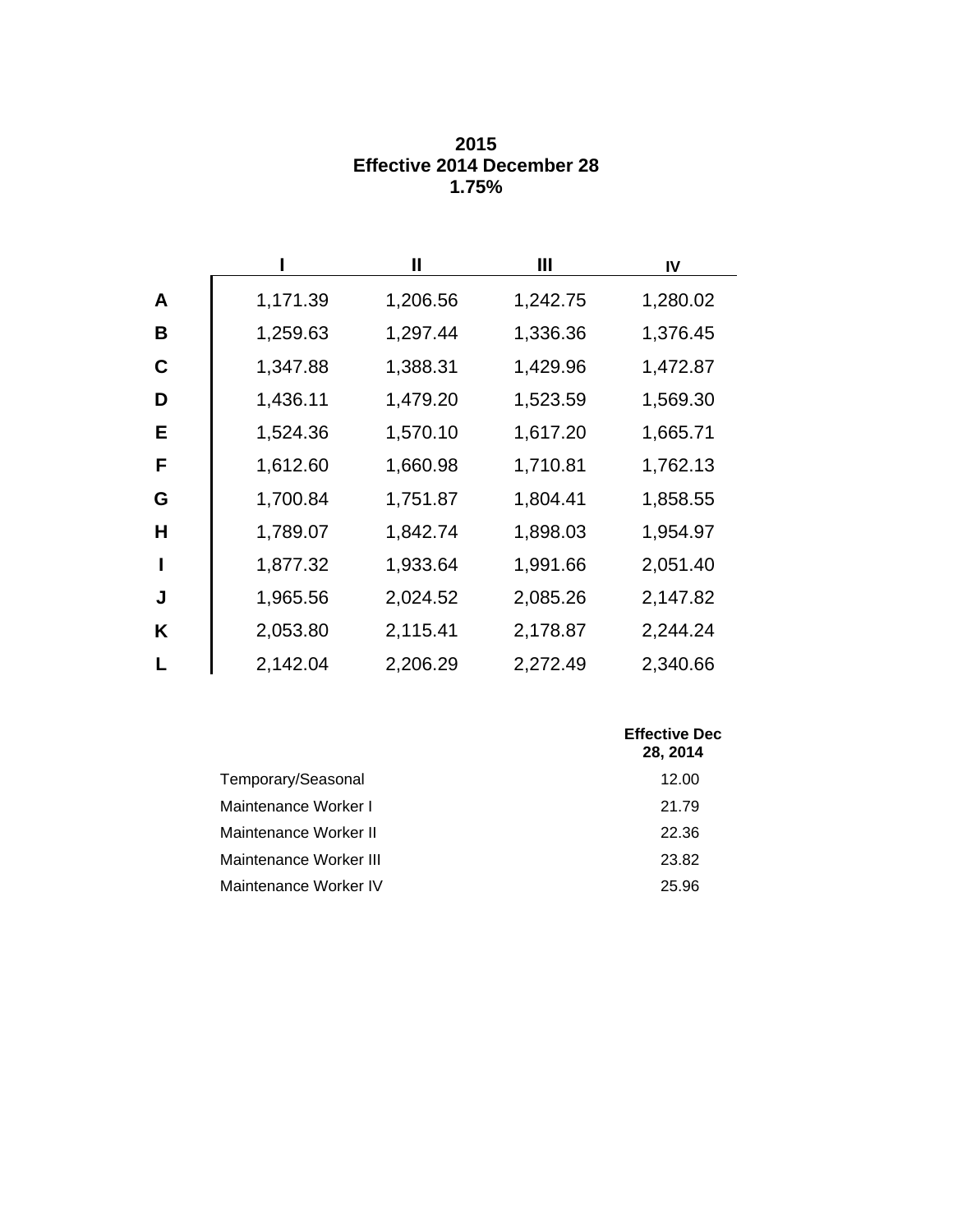|    |          | $\mathbf l$ | Ш        | IV       |
|----|----------|-------------|----------|----------|
| A  | 1,191.89 | 1,227.67    | 1,264.50 | 1,302.42 |
| B  | 1,281.67 | 1,320.14    | 1,359.75 | 1,400.54 |
| C  | 1,371.46 | 1,412.61    | 1,454.99 | 1,498.64 |
| D  | 1,461.25 | 1,505.09    | 1,550.25 | 1,596.76 |
| E. | 1,551.04 | 1,597.58    | 1,645.50 | 1,694.86 |
| F  | 1,640.82 | 1,690.05    | 1,740.75 | 1,792.97 |
| G  | 1,730.61 | 1,782.53    | 1,835.99 | 1,891.08 |
| Н  | 1,820.38 | 1,874.99    | 1,931.24 | 1,989.18 |
| ı  | 1,910.17 | 1,967.48    | 2,026.51 | 2,087.30 |
| J  | 1,999.96 | 2,059.95    | 2,121.75 | 2,185.40 |
| K  | 2,089.74 | 2,152.43    | 2,217.00 | 2,283.52 |
|    | 2,179.52 | 2,244.90    | 2,312.26 | 2,381.62 |

| 2016                              |
|-----------------------------------|
| <b>Effective 27 December 2015</b> |
| 1.75%                             |

|                        | <b>Effective Dec</b><br>27, 2015 |
|------------------------|----------------------------------|
| Temporary/Seasonal     | 12.00                            |
| Maintenance Worker I   | 22.17                            |
| Maintenance Worker II  | 22.75                            |
| Maintenance Worker III | 24.24                            |
| Maintenance Worker IV  | 26.41                            |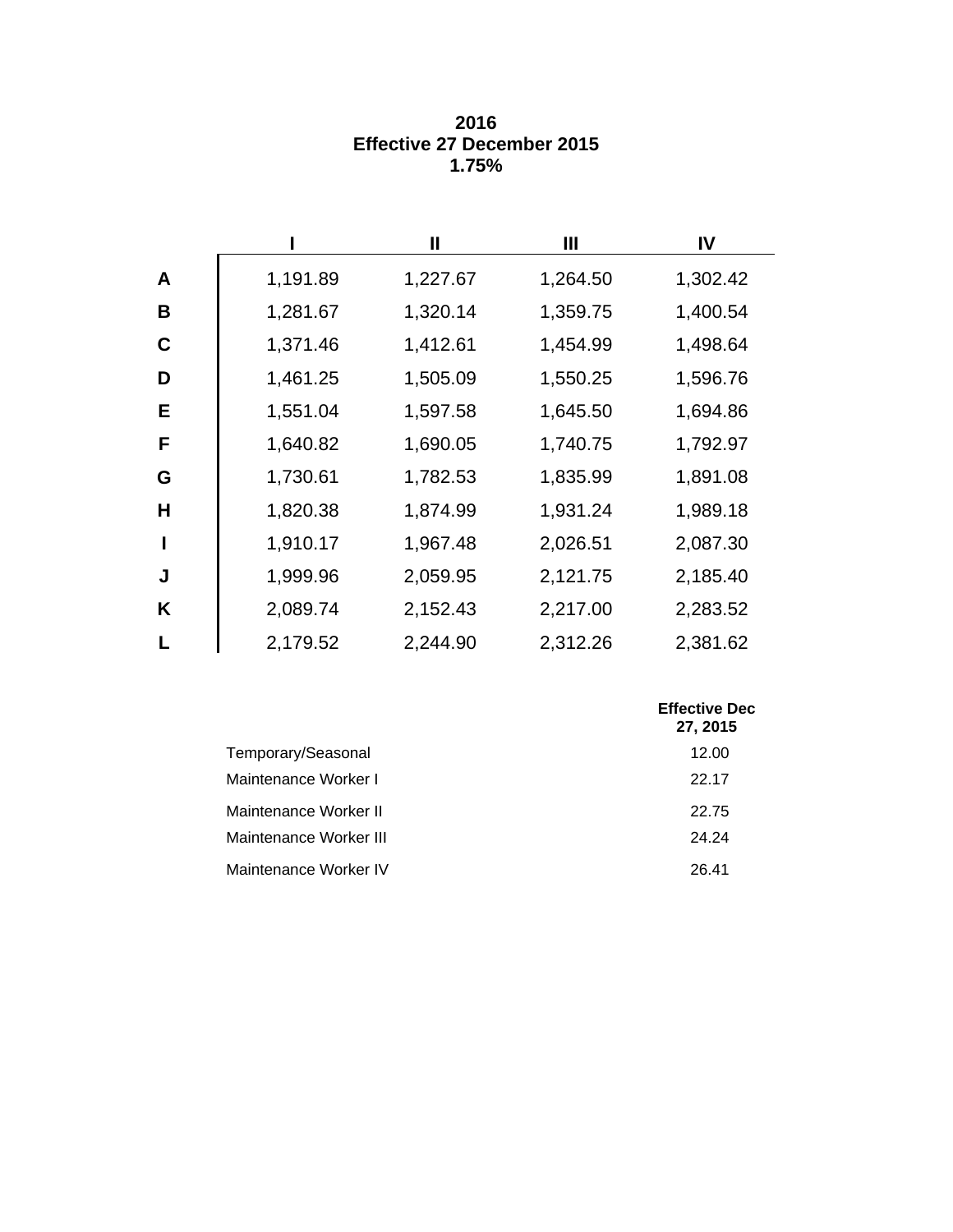|   |          | Ш        | Ш        | IV       |
|---|----------|----------|----------|----------|
| A | 1,221.68 | 1,258.36 | 1,296.11 | 1,334.98 |
| B | 1,313.71 | 1,353.14 | 1,393.74 | 1,435.55 |
| C | 1,405.75 | 1,447.93 | 1,491.36 | 1,536.11 |
| D | 1,497.78 | 1,542.72 | 1,589.01 | 1,636.68 |
| Е | 1,589.82 | 1,637.52 | 1,686.64 | 1,737.24 |
| F | 1,681.84 | 1,732.30 | 1,784.27 | 1,837.79 |
| G | 1,773.87 | 1,827.09 | 1,881.89 | 1,938.35 |
| H | 1,865.89 | 1,921.86 | 1,979.52 | 2,038.91 |
|   | 1,957.93 | 2,016.67 | 2,077.18 | 2,139.48 |
| J | 2,049.96 | 2,111.45 | 2,174.80 | 2,240.04 |
| Κ | 2,141.98 | 2,206.24 | 2,272.43 | 2,340.61 |
|   | 2,234.01 | 2,301.02 | 2,370.06 | 2,441.16 |

### **2017 Effective 26 December 2016 2.5%**

|                        | <b>Effective Dec</b><br>25, 2016 |
|------------------------|----------------------------------|
| Temporary/Seasonal     | 12.00                            |
| Maintenance Worker I   | 22.73                            |
| Maintenance Worker II  | 23.32                            |
| Maintenance Worker III | 24.85                            |
| Maintenance Worker IV  | 27.07                            |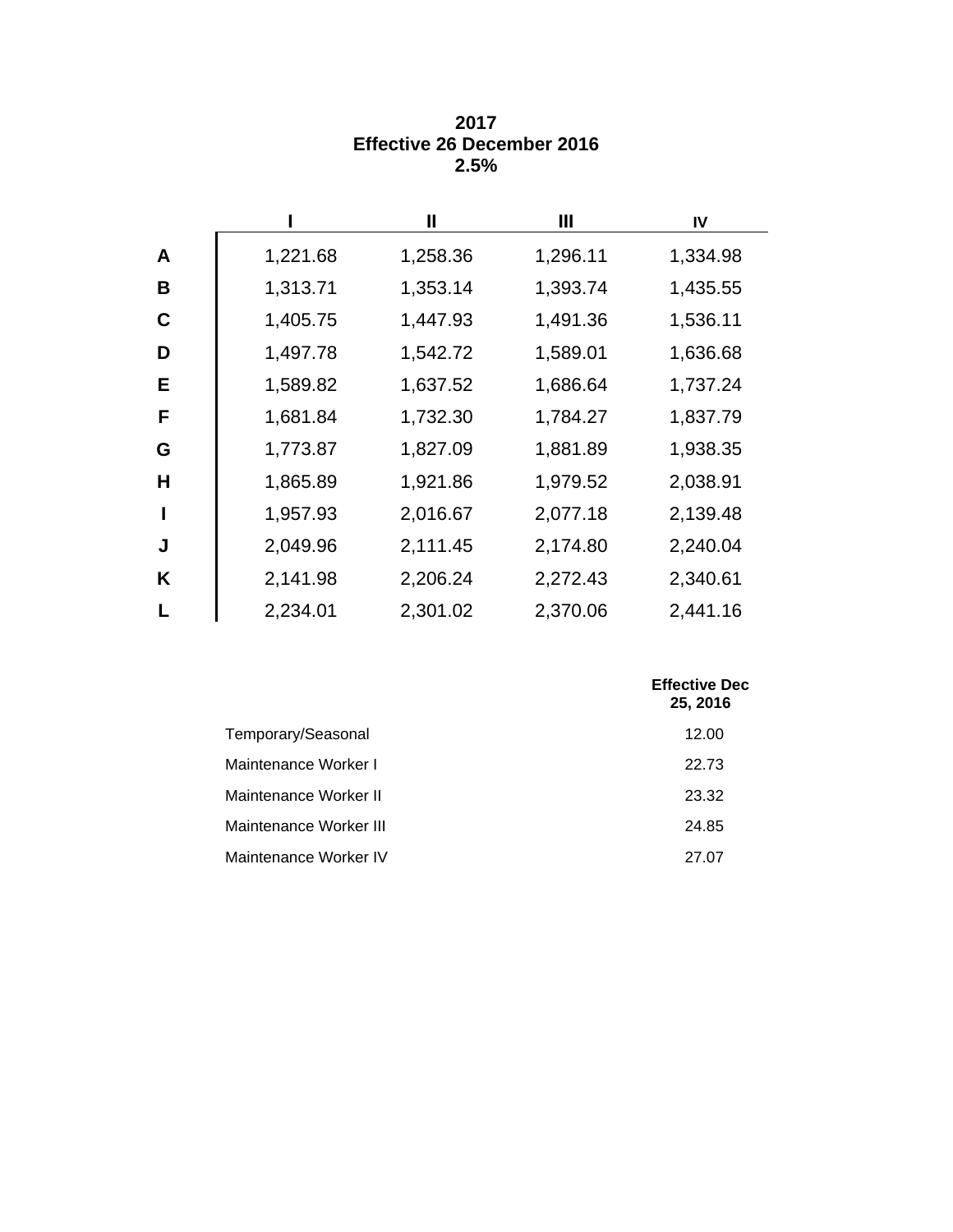|    |          | Ш        | Ш        | IV       |
|----|----------|----------|----------|----------|
| A  | 1,252.23 | 1,289.82 | 1,328.51 | 1,368.36 |
| B  | 1,346.55 | 1,386.97 | 1,428.59 | 1,471.44 |
| C  | 1,440.89 | 1,484.12 | 1,528.65 | 1,574.51 |
| D  | 1,535.22 | 1,581.29 | 1,628.73 | 1,677.60 |
| E. | 1,629.56 | 1,678.46 | 1,728.80 | 1,780.67 |
| F  | 1,723.89 | 1,775.61 | 1,828.88 | 1,883.74 |
| G  | 1,818.22 | 1,872.77 | 1,928.94 | 1,986.81 |
| н  | 1,912.54 | 1,969.91 | 2,029.01 | 2,089.88 |
|    | 2,006.88 | 2,067.08 | 2,129.11 | 2,192.97 |
| J  | 2,101.21 | 2,164.23 | 2,229.17 | 2,296.04 |
| K  | 2,195.53 | 2,261.40 | 2,329.24 | 2,399.12 |
|    | 2,289.86 | 2,358.55 | 2,429.31 | 2,502.19 |

#### **2018 Effective 24 December 2017 2.5%**

|                        | <b>Effective Dec</b><br>24, 2017 |
|------------------------|----------------------------------|
| Temporary/Seasonal     | 12.00                            |
| Maintenance Worker I   | 23.30                            |
| Maintenance Worker II  | 23.91                            |
| Maintenance Worker III | 25.47                            |
| Maintenance Worker IV  | 27.75                            |